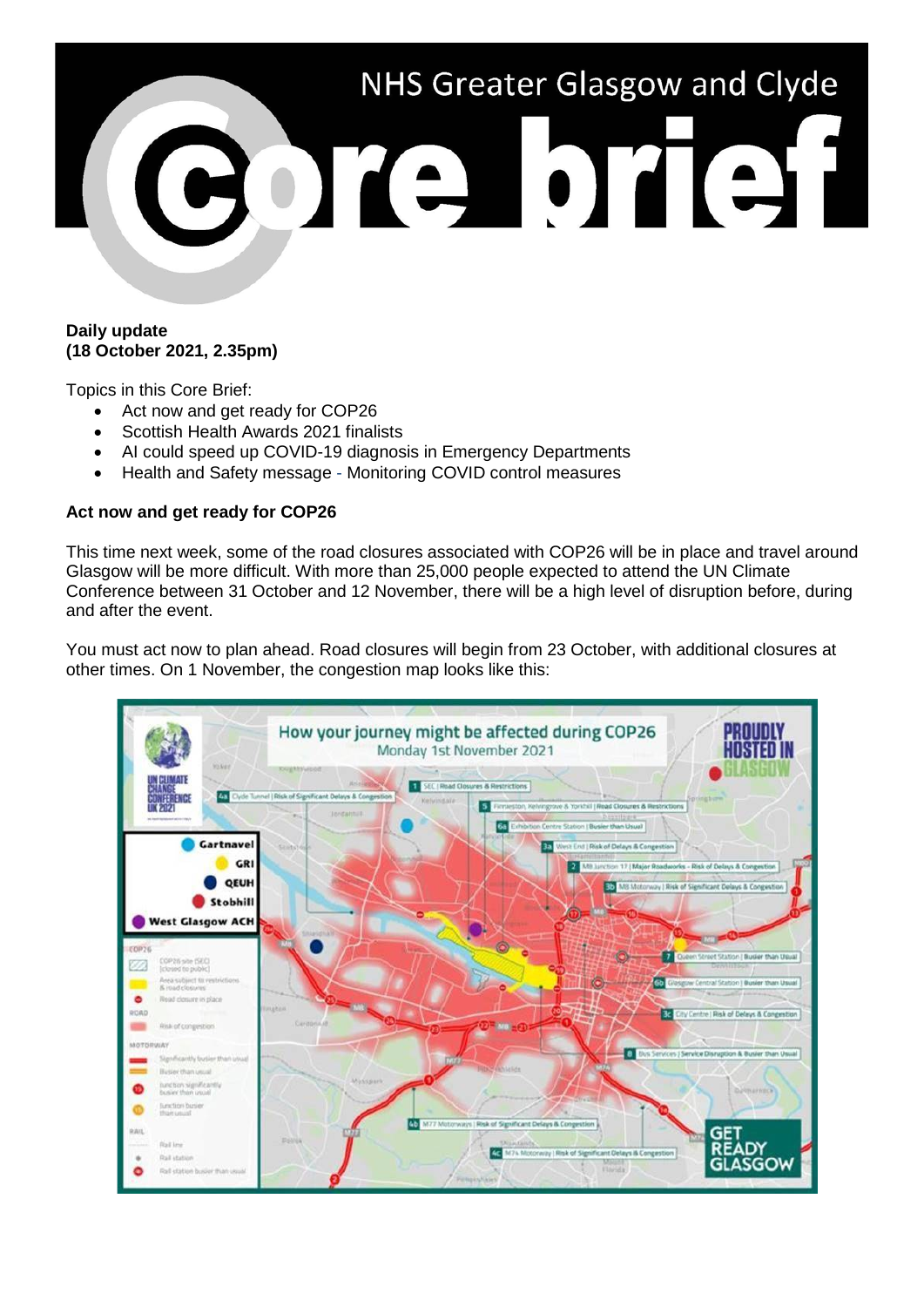Other days will be impacted by major processions (5 and 6 November) or unscheduled demonstrations that could disrupt travel.

Where you can, in agreement with your manager, please work from home. Working from home is not an option for everyone. If you can't work from home your journey in and around Glasgow will be impacted, please ensure to plan ahead so we can continue to deliver vital NHS services.

Watch this video that details some of the expected impact of COP26 and how you can plan ahead: (77) NHSGGC Staff - [UN Climate Change Conference \(COP26\) Travel Information -](https://www.youtube.com/watch?v=XshPABt9qlE&t=4s) YouTube

You can keep up to date by visiting: [NHSGGC: COP26 Climate Conference](https://www.nhsggc.org.uk/about-us/cop26-conference/staff-information/) or [www.getreadyglasgow.com](http://www.getreadyglasgow.com/)

# **Scottish Health Awards 2021 finalists**

The finalists for the prestigious Scottish Health Awards have been announced in the Daily Record and we are absolutely



delighted to let you know that nine teams/individuals from across the organisation have been shortlisted.

Congratulations go to all the finalists and everyone who entered this year – you are all champions in our eyes.

**Allied Health Professional Award** Pamela Vaughn

**Care for Mental Health Award** Leverndale Hospital In-patient Therapies Team

**Doctor Award** Dr Alison Rennie

**Global Citizenship Award**

Stuart Watson

**Innovation Award**  Macmillan Scottish Mesothelioma Network

**People's Choice Award** Homeless Health and Asylum Service, Glasgow City Health & Social Care Partnership

**Tackling Health Inequalities** Amma Birth Companions The Prince & Princess of Wales Hospice Transition Clinic Team

**Volunteers** Amma Birth Companions

# **AI could speed up COVID-19 diagnosis in Emergency Departments**

Artificial intelligence could help speed up COVID-19 diagnosis in Emergency Departments, thanks to the development of a new algorithm designed to identify the virus.

The AI programme, created by Bering Limited in collaboration with a Greater Glasgow and Clyde research team, processes images of chest x-rays of patients displaying shortness of breath and aims to give an



accurate result n under three minutes, which is significantly faster than the average two hour wait for a PCR test to be completed.